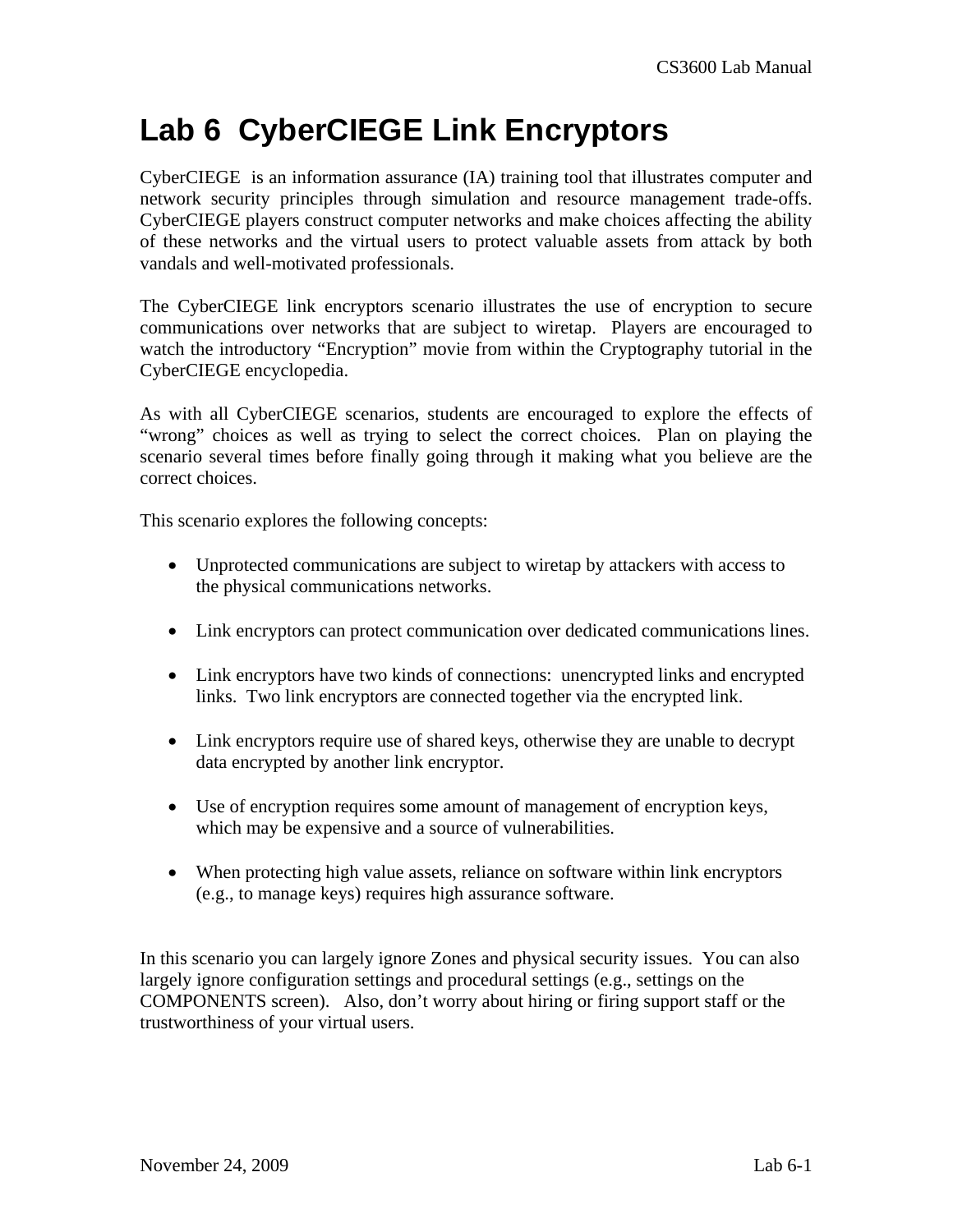## **6.1 Preparation**

Access CyberCIEGE as described in "CyberCIEGE Information Assurance Training Tool Availability at NPS".

From the CyberCEIGE folder on the desktop, open the CyberCIEGE icon. This will start the "Campaign Player" seen in **Error! Reference source not found.**.

If you have not yet played the "Introduction" tutorial scenario in the "Starting Scenarios" campaign, you may wish to do that first. You may also want to click the *Help* button and then select Help & *Getting Started*, which will open a browser to a page that will help familiarize you with CyberCIEGE, including a few brief movies.



**Figure 6-1: Select Link Encrypt Scenario and Click Play** 

If the "Encryption" campaign is not selected, click the "Change" button and select it. If that selection is grayed out, you can unlock all scenarios via the "Advanced / Preferences" selection in the menu.

Select the "Link Encryptor Scenario" from the scenario list. Then click the "Play" button.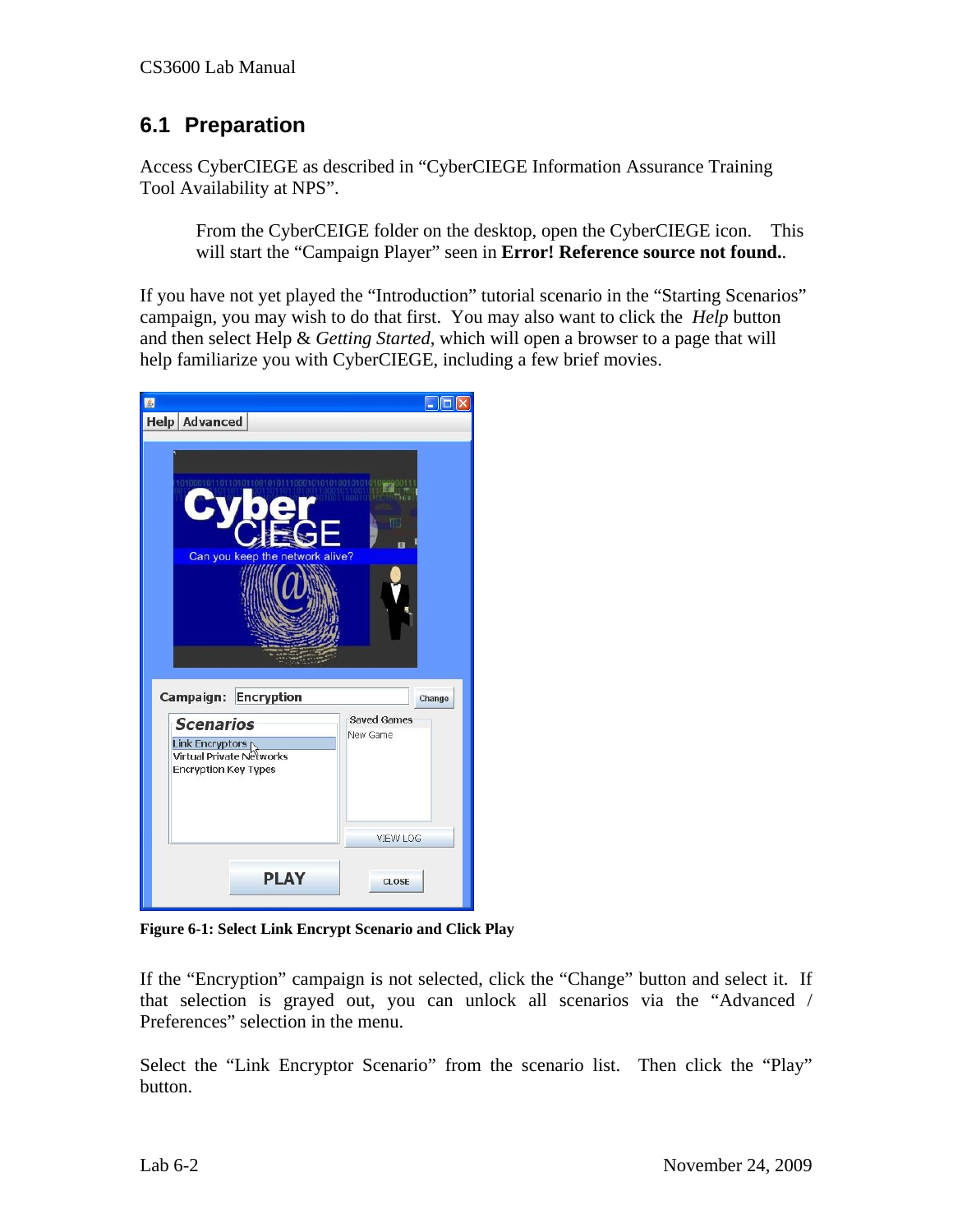Read the briefing and the objectives screens, and explore the encyclopedia (via the "F1" key). Select "Cryptography" under "Tutorials and Movies" in the help screen contents, and watch the "Encryption" movie. Then start the scenario. As you play the scenario, remember you can save the state at any time and come back to that state later. Also, the game automatically saves your state at each transition to a new phase.

# **6.2 Play**

#### **6.2.1 Phase 1: Protect the Communications Link**

In this phase you must deploy link encryptors to protect valuable assets as they transit a dedicated communications line.

- Click the Objectives button in the OFFICE screen to see how to learn about the value of this asset.
- Review the network topology via the NETWORK tab
- Press F1 to see instruction on how to deploy a link encryptor
- Purchase a link encryptor for each user. Use the "Tab" key to toggle between their desks.
- Configure the link encryptors such that the "encrypted link" is the leased line, and they share a common key.

#### **6.2.2 Phase 2 Stale Keys**

Now a year has passed and your encryption keys are stale. You must make a choice between two courses of action. Pause the simulation and consider your choice:

- 1) Manually change the keys. This choice implies you have instituted a key management procedure that incurs substantial cost. To do this, simply double click on each link encryptor and change the key.
- 2) Or, replace the link encryptors with more modern devices that have automated key management. Click on the "Buy" button and then click the new link encryptor to view its properties. If you wish to make this choice, buy each user one of these new encryptors. Then got to the NETWORK screen, select each of the old link encryptors and click the "scrap" button. Connect the new link encryptors to the appropriate networks.

After you've made your choice, press the play button to restart the simulation.

## **6.3 Clean Up**

The "View Log" button lets you view a log of what occurred during the game. Use the "Advanced / Collect Logs" choice in the Campaign Player to collect your logs into a zip folder that can be emailed or dropped into the CyberCIEGE-logs folder if running on a CS-3600 VM.